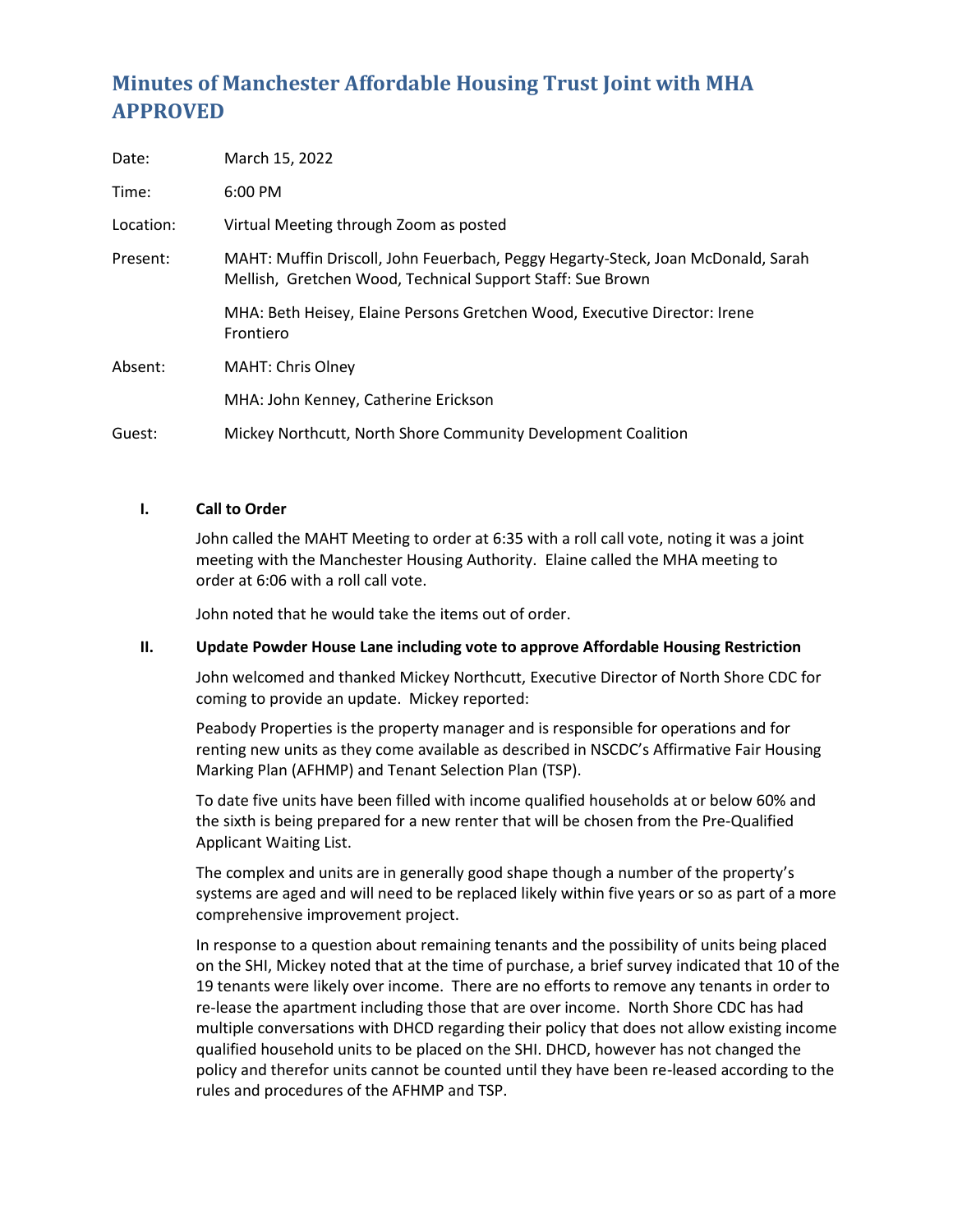Mickey confirmed that while the MOU and the draft AHR require affordability to be at or below 80% AMI, NSCDC has elected to rent only to households at or below 60%. Further, NSCDC anticipates over time the household income mix will reflect the typical NSCDC model of around ¼ at or below 30%, ¼ at or below 50% and half at or below 60% AMI.

John and Sue have been working with the Trust's attorney, Mickey and NSCDC attorney to finalize the AHR. Mickey indicated NSCDC's preference to keep the term of the restriction at 20% so the Coalition would be able to offer "perpetuity" to new funders when looking to redevelop.

Mickey will connect property manager with Sue so appropriate links and documents such as tenant applications can be placed on MAHT website.

# **III. Discussion of MAHT MHA Housing Redevelopment Project**

# **a. Neighborhood Concerns**

While no neighbors were present at the meeting, Sue reported that neighbors of Loading Place Road have indicated they are concerned about environmental and community impacts.

A resident also requested that the resident surveys be analyzed more deeply to produce some "findings". In particular the responses that are not qualitative are still relevant and he would like some documentation or possibly ranking of issues. Following a discussion MHA and MAHT members agreed that this level of work may be more appropriate of a selected development partner as it would help inform their approach to redevelopment.

# b. **Request for Proposals (RFP)**

John reported that the draft RFP had been submitted to DHCD for comments and to ensure that DHCD is well aware of MHA and MAHT efforts and to confirm that the RFP is appropriately reflecting DHCD's role and participation in the process.

DHCD reported today that they would expect to have comments to the MHA and MAHT by tomorrow (3/16). If comments are received and they don't require any substantive change, the Board and Trust may choose to meet before the next monthly meeting to resolve and vote to issue the RFP.

The MHA voted by roll call to adjourn the MHA meeting at 6:55 PM.

# **IV. Continued discussion of Powder House Lane and vote on AHR**

Trustees offered comments including changing the number of required affordable units to 8 (as 7.25 must be rounded up) and requesting a term of "in perpetuity" on AHR that Sue will send to Attorney and NSCDC. Muffin moved and Sarah seconded a motion to authorize John to be signatory to the AHR as revised by the Trust provided that no substantive changes are made. The motion passed 6-0 by roll call vote, with Chris Olney absent.

# **V. Update on Emergency Rental and Mortgage Assistance Program**

Peggy submitted and Sue distributed the Feb 25 update that showed \$114,325 has assisted 19 households. In response to a question regarding the need for more than the \$10,000 per